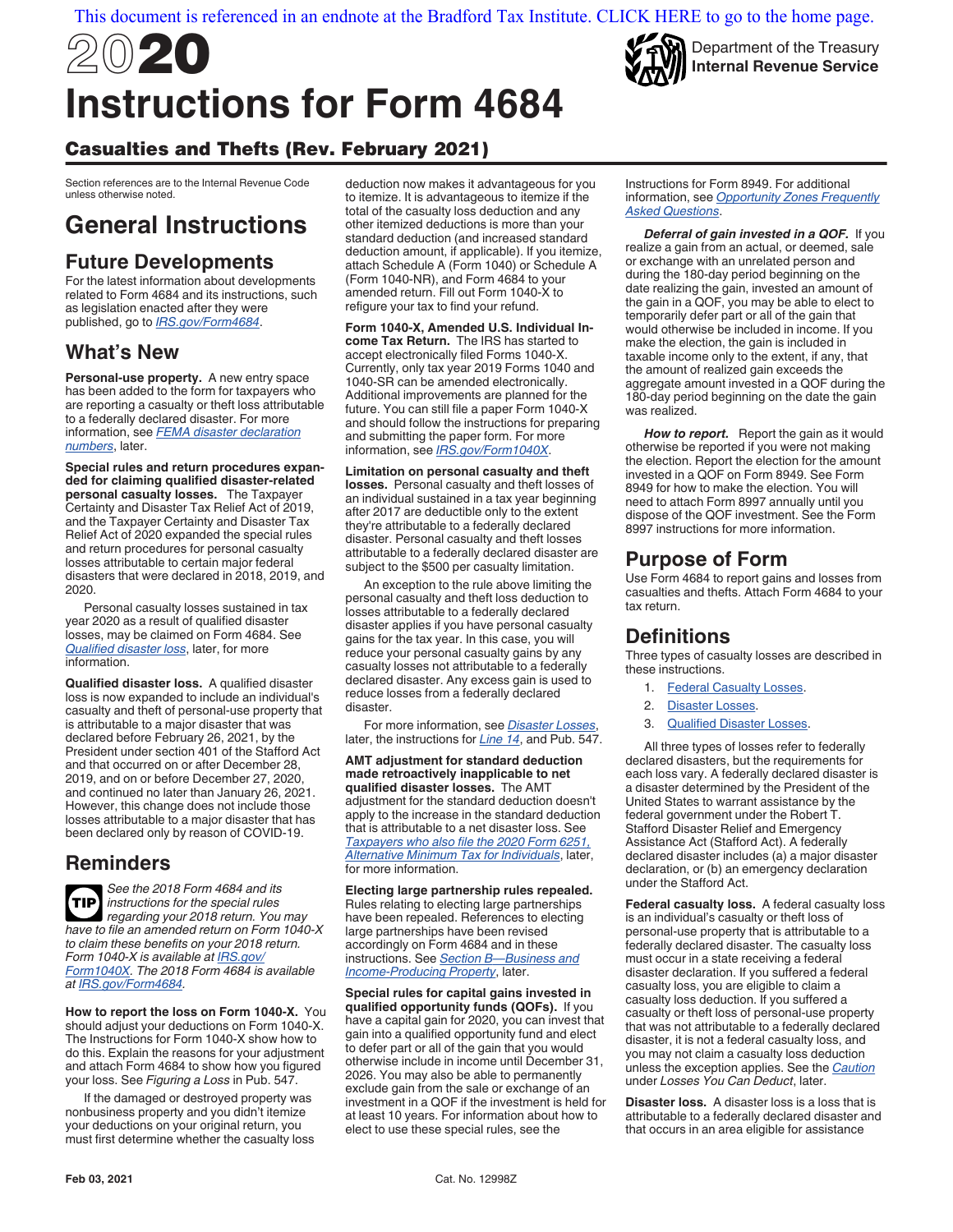<span id="page-1-0"></span>pursuant to the Presidential declaration. The disaster loss must occur in a county eligible for public or individual assistance (or both). Disaster losses are not limited to individual personal-use property and may be claimed for individual business or income-producing property and by corporations, S corporations, and partnerships. If you suffered a disaster loss, you are eligible to claim a casualty loss deduction and to elect to claim the loss in the preceding tax year. See *Disaster Losses*, later.

**Qualified disaster loss.** A qualified disaster loss is an individual's casualty or theft loss of personal-use property that is attributable to a major federal disaster declared by the President under section 401 of the Stafford Act in 2016, as well as from Hurricane Harvey, Tropical Storm Harvey, Hurricane Irma, Hurricane Maria, or from the California wildfires in 2017 and January 2018.

A qualified disaster loss includes an individual's casualty or theft of personal-use property that is attributable to a major federal disaster that was declared by the President under section 401 of the Stafford Act if declared on or after January 1, 2018, and before February 18, 2020, if that loss occurred before January 19, 2020. However, this change does not include those losses attributable to California wildfires in January 2018 (which received special relief in 2018).

A qualified disaster loss is now expanded to include an individual's casualty and theft of personal-use property that is attributable to a major federal disaster that was declared before February 26, 2021, by the President under section 401 of the Stafford Act and that occurred on or after December 28, 2019, and on or before December 27, 2020, and continued no later than January 26, 2021. However, this change does not include those losses attributable to a major disaster that has been declared only by reason of COVID-19.

If you suffered a qualified disaster loss, you are eligible to claim a casualty loss deduction, to elect to claim the loss in the preceding tax year, and to deduct the loss without itemizing other deductions on Schedule A (Form 1040). See *[Qualified disaster losses](#page-2-0)*, later. See also *[IRS.gov/DisasterTaxRelief](https://www.irs.gov/disastertaxrelief)* for date-specific declarations associated with these disasters and for more information.

# **Losses You Can Deduct**

For tax years 2018 through 2025, if you are an individual, losses of personal-use property from fire, storm, shipwreck, or other casualty, or theft are deductible only if the loss is attributable to a federally declared disaster [\(federal casualty](#page-0-0) [loss](#page-0-0)). See Pub. 547 for more information.

If the event causing you to suffer a personal casualty loss occurred before January 1, 2018, but the casualty loss was not sustained until January 1, 2018, or later, the casualty loss is not deductible. See *When To Deduct a Loss*, later, for more information on when a casualty loss is sustained.



*An exception to the rule limiting the deduction for personal casualty and theft losses to [federal casualty losses](#page-0-0)*  **CAUTION**

*applies where you have personal casualty gains to the extent the losses don't exceed your gains.*

If your property is covered by insurance, and your loss is otherwise deductible, you should file a timely insurance claim for reimbursement of your loss. If you don't file a timely insurance

claim, you can't deduct the full unrecovered amount as a casualty or theft loss and only the part of the loss that isn't covered by your insurance policy is deductible.

**Related expenses.** The related expenses you have due to a casualty or theft, such as expenses for the treatment of personal injuries or for the rental of a car, aren't deductible as casualty or theft losses.

Costs for protection against future casualties aren't deductible but should be capitalized as permanent improvements. An example would be the cost of a levee to stop flooding.

# **Losses You Can't Deduct**

• Money or property misplaced or lost.

• Breakage of china, glassware, furniture, and similar items under normal conditions.

• Progressive damage to property (buildings, clothes, trees, etc.) caused by termites, moths, other insects, or disease. See Pub. 547 for information on the treatment of deteriorating concrete foundations that contain the mineral pyrrhotite.

• A decline in market value of stock, caused by disclosure of accounting or other illegal misconduct by the officers or directors of the corporation that issues the stock, that was acquired on the open market for investment. You may be able to deduct it as a capital loss on Schedule D (Form 1040) if the stock is sold or exchanged or becomes completely worthless. See chapter 4 of Pub. 550, Investment Income and Expenses.

**Note.** Victims of fraudulent investment schemes can claim a theft loss deduction if certain conditions apply. See *[Losses From](#page-5-0) [Ponzi-Type Investment Schemes](#page-5-0)*, later, for more information.

# **Gain on Reimbursement**

If the amount you receive in insurance or other reimbursement is more than the cost or other basis of the property, you have a gain. If you have a gain, you may have to pay tax on it, or you may be able to postpone the gain.

Don't report the gain on damaged, destroyed, or stolen property if you receive property that is similar or related to it in service or use. Your basis in the new property is the same as your basis in the old property.

Any tangible replacement property held for use in a trade or business is treated as similar or related in service or use to property held for use in a trade or business or for investment if: The property you are replacing was damaged or destroyed in a disaster, and • The area in which the property was damaged or destroyed was declared by the President of the United States to warrant federal assistance because of that disaster.

Generally, you must recognize the gain if you receive unlike property or money as reimbursement. But you can generally choose to postpone all or part of the gain if, within 2 years of the end of the first tax year in which any part of the gain is realized, you purchase: • Property similar or related in service or use to the damaged, destroyed, or stolen property;

or • A controlling interest (at least 80%) in a corporation owning such property.

To postpone all of the gain, the cost of the replacement property must be equal to or more than the reimbursement you received for your

property. If the cost of the replacement property is less than the reimbursement received, you must recognize the gain to the extent the reimbursement exceeds the cost of the replacement property.

If the replacement property or stock is acquired from a related person, gain generally can't be postponed by:

• Corporations (other than S corporations); • Partnerships in which more than 50% of the capital or profits interest is owned by

corporations (other than S corporations); or • All other taxpayers, unless the aggregate realized gains on the involuntarily converted property are \$100,000 or less for the tax year. This rule applies to partnerships and S corporations at both the entity and partner or shareholder level.

For details on how to postpone the gain, see Pub. 547.

If your main home was located in a disaster area and that home or any of its contents were damaged or destroyed due to the disaster, special rules apply. See *[Gains Realized on](#page-2-0) [Homes in Disaster Areas](#page-2-0)*, later.

# **When To Deduct a Loss**

Generally, you can deduct the part of your casualty or theft loss that isn't reimbursable in the tax year the casualty occurred or the theft was discovered. However, a disaster loss and a loss from deposits in insolvent or bankrupt financial institutions may be treated differently. See *Disaster Losses* and *[Special Treatment for](#page-3-0) [Losses on Deposits in Insolvent or Bankrupt](#page-3-0)  [Financial Institutions](#page-3-0)*, later.

If in the year of the casualty there is a claim for reimbursement with a reasonable prospect of recovery, the loss is not sustained until you know with reasonable certainty whether such reimbursement will be received. If you aren't sure whether part of your casualty or theft loss will be reimbursed, don't deduct that part until the tax year when you become reasonably certain that it won't be reimbursed. This later tax year is when your loss is sustained.

If you are reimbursed for a loss you deducted in an earlier year, include the reimbursement in your income in the year you received it, but only to the extent the deduction reduced your tax in an earlier year.

See *Lessee's loss* in Pub. 547 for special rules on when to deduct losses from casualties and thefts to leased property.

# **Disaster Losses**

A disaster loss is a loss that occurred in an area determined by the President of the United States to warrant federal disaster assistance and that is attributable to a federally declared disaster. It includes a major disaster or emergency declaration.



To determine the amount to deduct for a disaster loss, you must take into account as reimbursements any benefits you received or which you have a reasonable possibility of receiving from federal or state programs to restore your property.

**Disaster year.** The disaster year is the tax year in which you sustained the loss attributable to a federally declared disaster. Generally, a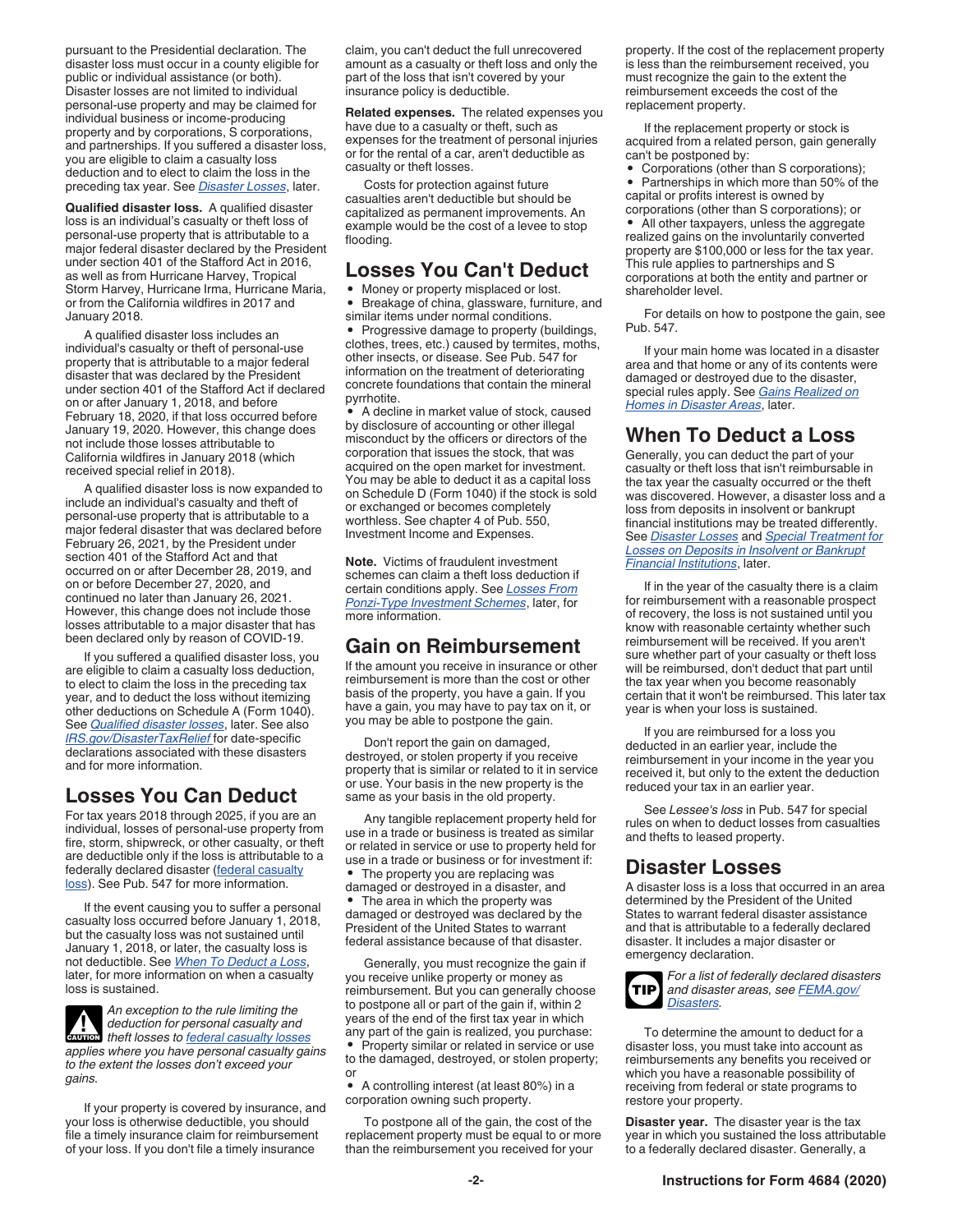<span id="page-2-0"></span>disaster loss is sustained in the year the disaster occurred. However, a disaster loss may also be sustained in a year after the disaster occurred. For example, if a claim for reimbursement exists for which there is a reasonable prospect of recovery, no part of the loss for which reimbursement may be received is sustained until it can be ascertained with reasonable certainty whether you will be reimbursed.

*Example.* In December 2020, your car was destroyed in severe flooding that occurred in the area where you live. The area where you lived was designated by the Federal Emergency Management Agency (FEMA) to be eligible for public or individual assistance (or both). You immediately filed a claim for reimbursement with your insurance company. There was a reasonable prospect that you would recover the full amount of your loss. The claim was settled in January 2021 when your insurance company reimbursed you for only half of your loss. The disaster year is 2021 (not 2020 when the loss occurred). Your loss was sustained in 2021 because that's when it became reasonably certain whether you would be reimbursed. You can either deduct the unreimbursed loss on your tax return for the disaster year (2021) or make an election to deduct the unreimbursed loss on your tax return for the preceding year (2020).

*If you realize a gain from the reimbursement on your casualty loss, do not report the gain until the year in which that amount is received.* **CAUTION !**

#### **Election to deduct loss in the preceding**

**year.** If you have a casualty loss from a federally declared disaster that occurred in an area warranting public or individual assistance (or both), you can elect to deduct the loss in the tax year immediately before the disaster year. A list of areas warranting public or individual assistance (or both) is available at the FEMA website at *[FEMA.gov/Disasters](http://www.fema.gov/disasters)*.

To make this election for a loss in disaster year 2020, complete Part I of Section D on your 2019 Form 4684 and attach it to your 2019 original or amended return that claims the disaster loss. See *[Section D—Election To](#page-7-0) [Deduct Federally Declared Disaster Loss in](#page-7-0) [Preceding Tax Year](#page-7-0)*, later.

You must make an election to deduct a 2020 disaster loss on your 2019 return on or before the date that is 6 months after the regular due date for filing your original return (without extensions) for the disaster year. For calendar year individual taxpayers, the deadline for electing to take a 2020 disaster loss on your 2019 tax return is October 15, 2021.

*Revoking a prior election to deduct loss in the preceding year.* Complete Part II of Section D if you want to revoke a 2020 disaster year election to deduct a federally declared disaster loss in the preceding tax year. Attach the completed Section D to an amended return for the preceding year (that is, to an amended 2019 return for the revocation of a 2020 disaster year election). See *[Section D—Election To Deduct Federally](#page-7-0) [Declared Disaster Loss in Preceding Tax Year](#page-7-0)*, later.

Your amended return eliminating the election must be filed on or before the date that is 90 days after the due date for making the election **and** on or before the date you file any return or amended return for the year that includes the disaster loss.

Your amended return (eliminating the previous disaster loss election) should refigure your tax liability as a result of revoking the election. You must pay or make arrangements to pay any tax and interest due as a result of the revocation.

**Home made unsafe by disaster.** If your home was located in a disaster area and your state or local government ordered you to tear it down or move it because it was no longer safe to use as a home due to the disaster, the resulting loss in value is treated as a disaster loss. The order for you to tear down or move the home must have been issued within 120 days after the area was officially declared a disaster area.

For purposes of figuring the disaster loss, use the value of your home before you moved it or tore it down as its fair market value after the casualty.

**Qualified disaster losses.** A qualified disaster loss is an individual's casualty or theft loss of personal-use property that is attributable to a major disaster declared by the President under section 401 of the Stafford Act in 2016, as well as from Hurricane Harvey, Tropical Storm Harvey, Hurricanes Irma and Maria, or from the California wildfires in 2017 and January 2018.

A qualified disaster loss includes an individual's casualty or theft of personal-use property that is attributable to a major federal disaster that was declared by the President under section 401 of the Stafford Act if declared on or after January 1, 2018, and before February 18, 2020, if that loss occurred before January 19, 2020. However, this change does not include those losses attributable to California wildfires in January 2018 (which received special relief in 2018). See *[Qualified](#page-1-0)  [disaster loss](#page-1-0)*, earlier, for more information.

A qualified disaster loss is now expanded to include an individual's casualty and theft of personal-use property that is attributable to a major federal disaster that was declared before February 26, 2021, by the President under section 401 of the Stafford Act and that occurred on or after December 28, 2019, and on or before December 27, 2020, and continued no later than January 26, 2021. However, this change does not include those losses attributable to a major disaster that has been declared only by reason of COVID-19.

For specific instructions for reporting these qualified disaster losses see the instructions for *[Line 11](#page-4-0)* and *[Line 15](#page-4-0)*, later. See *[IRS.gov/](https://www.irs.gov/disastertaxrelief) [DisasterTaxRelief](https://www.irs.gov/disastertaxrelief)* for date-specific declarations associated with these disasters and for more information.

**Note.** You can deduct qualified disaster losses without itemizing other deductions on Schedule A. Moreover, your net casualty loss from these qualified disasters doesn't need to exceed 10% of your adjusted gross income (AGI) to qualify for the deduction, but the \$100 limit per casualty is increased to \$500. See *Increased standard deduction reporting*, next, for more information.

**Increased standard deduction reporting.** If you have a net qualified disaster loss on Form 4684, line 15, and you aren't itemizing your deductions, you can claim an increased standard deduction using Schedule A (Form 1040) by doing the following.

1. Enter the amount from Form 4684, line 15, on the dotted line next to line 16 on Schedule A and the description, "Net Qualified Disaster Loss."

2. Also, enter on the dotted line next to line 16, your standard deduction amount and the description, "Standard Deduction Claimed With Qualified Disaster Loss."

3. Combine these two amounts and enter on line 16 of Schedule A and Form 1040 or 1040-SR, line 12.

*The AMT adjustment for the standard deduction is made retroactively inapplicable to net qualified disaster losses. See* [Taxpayers who also file the 2020](#page-5-0) [Form 6251, Alternative Minimum Tax for](#page-5-0)  [Individuals](#page-5-0)*, later, for more information.*  $\frac{1}{\text{Cautron}}$ 

**More information.** See Pub. 547 for more information about disaster losses.

# **Gains Realized on Homes in Disaster Areas**

The following rules apply if your main home was located in an area declared by the President of the United States to warrant federal assistance as the result of a disaster, and the home or any of its contents were damaged or destroyed due to the disaster. These rules also apply to renters who receive insurance proceeds for damaged or destroyed property in a rented home that is their main home.

1. No gain is recognized on any insurance proceeds received for unscheduled personal property that was part of the contents of the home.

Any other insurance proceeds you receive for the home or its contents are treated as received for a single item of property, and any replacement property you purchase that is similar or related in service or use to the home or its contents is treated as similar or related in service or use to that single item of property. Therefore, you can choose to recognize gain only to the extent the insurance proceeds treated as received for that single item of property exceed the cost of the replacement property.

3. If you choose to postpone any gain from the receipt of insurance or other reimbursement for your main home or any of its contents, the period in which you must purchase replacement property is extended until 4 years after the end of the first tax year in which any part of the gain is realized.

For details on how to postpone gain, see Pub. 547.

**Example.** Your main home and its contents were completely destroyed in 2020 by a tornado in a federally declared disaster area. In 2020, you received insurance proceeds of \$200,000 for the home, \$25,000 for unscheduled personal property in your home, \$5,000 for jewelry, and \$10,000 for a stamp collection. The jewelry and stamp collection were kept in your home and were scheduled property on your insurance policy. No gain is recognized on the \$25,000 you received for the unscheduled personal property. If you reinvest the remaining proceeds of \$215,000 in a replacement home, any type of replacement contents (whether scheduled or unscheduled, or both), you can elect to postpone any gain on your home, jewelry, or stamp collection. If you reinvest less than \$215,000, any gain is recognized only to the extent \$215,000 exceeds the amount you reinvest in a replacement home, any type of replacement contents (whether scheduled or unscheduled,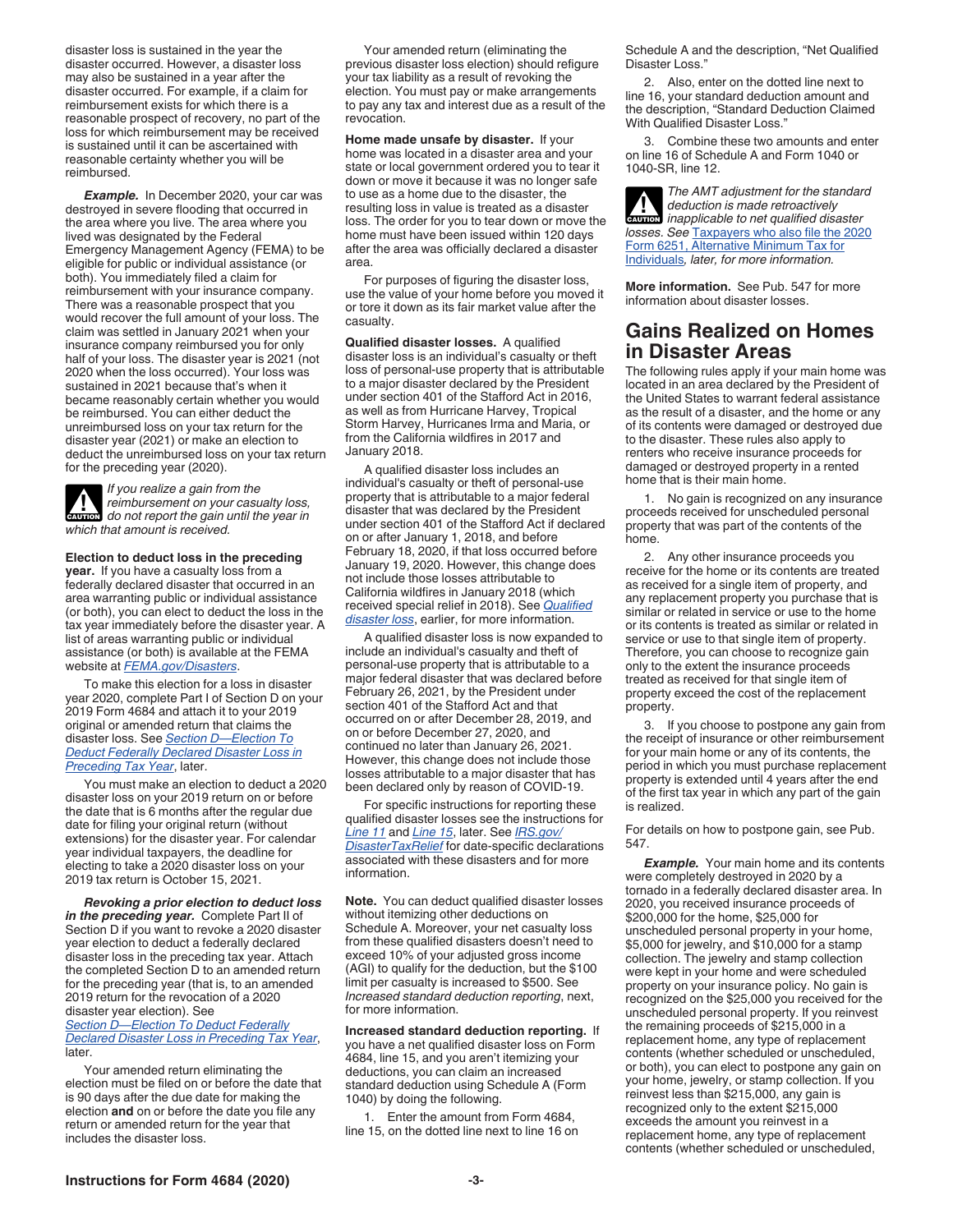<span id="page-3-0"></span>or both). To postpone gain, you must purchase the replacement property before 2025. Your basis in the replacement property equals its cost decreased by the amount of any postponed gain.

# **Special Treatment for Losses on Deposits in Insolvent or Bankrupt Financial Institutions**

*You can no longer claim a loss on a deposit in an insolvent or bankrupt financial institution as a personal casualty or theft loss unless the exception mentioned under the* [Caution](#page-1-0) *under* Losses You Can Deduct*, earlier, applies. See Pub. 547 for more information.* **CAUTION !**

# **Damage From Corrosive Drywall**

If you suffered property losses due to the effects of certain imported drywall installed in homes between 2001 and 2009, under a special procedure, you may be able to claim a casualty loss deduction for amounts you paid to repair damage to your home and household appliances that resulted from corrosive drywall. For details, see *Special Procedure for Damage From Corrosive Drywall* under *Casualty* in Pub. 547.



*Because the personal casualty losses claimed under this special procedure are not attributable to a federally declared disaster, they're only deductible to the extent such losses don't exceed your personal casualty gains.*

# **Damage From Deteriorating Concrete Foundation**

Under a special procedure, you can deduct amounts you paid to repair damage to your home caused by a deteriorating concrete foundation containing the mineral pyrrhotite. Under this procedure, you treat the amounts paid as a casualty loss in the year of payment for amounts paid prior to 2018. For amounts paid after 2017 and before the last day for filing a timely Form 1040-X for the 2017 tax year, you may treat the amount paid as a casualty loss on a timely Form 1040-X for the 2017 tax year.

See Pub. 547 and Revenue Procedure 2017-60, 2017-50 I.R.B. 559, available at *[IRS.gov/IRB/2017-50\\_IRB#RP-2017-60](https://www.irs.gov/irb/2017-50_irb#rp-2017-60)*, as modified by Revenue Procedure 2018-14, 2018-9 I.R.B. 378, available at *[IRS.gov/IRB/](https://www.irs.gov/irb/2018-09_irb#rp-2018-14)  [2018-09\\_IRB#RP-2018-14](https://www.irs.gov/irb/2018-09_irb#rp-2018-14)*, for more information.

*If you paid amounts to repair damage to a personal residence with a deteriorating concrete foundation and claimed a deduction on an original or amended federal income tax return and in a later year payments were made to you (or on your behalf to contractors) by the Connecticut Foundation Solutions Indemnity Company (CFSIC), you must include some or part of the payments in your gross income. For more information, see Pub. 547.* **CAUTION !**

# **Specific Instructions**

# **Which Sections To Complete**

Use Section A to figure casualty or theft gains and losses for property that isn't used in a trade or business or for income-producing purposes. Also use Section A to figure casualty or theft losses and gains related to the portion of your home used for business if you used the simplified method to determine your deductible expenses for business use of your home.

Use Section B to figure casualty or theft gains and losses for property that is used in a trade or business or for income-producing purposes.

If property is used partly in a trade or business and partly for personal purposes, such as a personal home with a rental unit, figure the personal part in Section A and the business part in Section B.

Use Section C to figure a theft loss deduction from a Ponzi-type investment scheme if you qualify to use Revenue Procedure 2009-20, as modified by Revenue Procedure 2011-58, and choose to follow the procedures in the guidance. Section C of Form 4684 replaces Appendix A in Revenue Procedure 2009-20. You don't need to complete Appendix A. See *[Losses From](#page-5-0) [Ponzi-Type Investment Schemes](#page-5-0)*, later.

Use Section D to elect (or revoke an election) to deduct in the immediately preceding tax year a loss that was attributable to a federally declared disaster and occurred in a federally declared disaster area.

### **Section A—Personal Use Property**

Use a separate column for lines 2 through 9 to show each item lost or damaged from a single casualty or theft described on line 1. If more than four items were lost or damaged, use additional sheets following the format of lines 1 through 9.

Use a separate Form 4684 through line 12 for each casualty or theft involving property not used in a trade or business or for income-producing purposes. For example, use a separate Form 4684 through line 12 for property lost or damaged due to Hurricane Harvey or Tropical Storm Harvey, Hurricane Irma, Hurricane Maria, or the California wildfires or attributable to any qualified disaster described in *[Qualified disaster loss](#page-1-0)*, earlier.

Don't include any loss previously deducted on an estate tax return.

If you are liable for casualty or theft losses to property you lease from someone else, see *Leased property* under *Figuring a Loss* in Pub. 547.

**FEMA disaster declaration numbers.** If you are reporting a casualty or theft loss attributable to a federally declared disaster, check the box and enter the DR or EM declaration number assigned by FEMA in the space provided above line 1 on your 2020 Form 4684. A list of federally declared disasters and FEMA disaster declaration numbers is available at *[FEMA.gov/](https://www.fema.gov/disasters) [Disasters](https://www.fema.gov/disasters)*.

The FEMA disaster declaration number consists of the letters "DR" and four numbers, or the letters "EM" and four numbers. For

example, enter "DR-4412" for North Carolina Tropical Storm Michael.

### **Line 1**

Describe the type of property (for example, furniture, jewelry, car, etc.). If you are reporting a loss attributable to a federally declared disaster, and you checked the box and entered the FEMA disaster declaration number in the space provided above line 1, enter the ZIP code for the property most affected on the line for Property **A**.

#### **Line 2**

Cost or other basis usually means original cost plus improvements. Subtract any postponed gain from the sale of a previous main home. Special rules apply to property received as a gift or inheritance. See *Basis Other Than Cost*  in Pub. 551 for details. If you inherited the property from someone who died in 2010 and the executor of the decedent's estate made the election to file Form 8939, Allocation of Increase in Basis for Property Received From a Decedent, refer to the information provided by the executor or see Pub. 4895, Tax Treatment of Property Acquired From a Decedent Dying in 2010, available at *[IRS.gov/Pub/IRS-Prior/](https://www.irs.gov/pub/irs-prior/p4895--2011.pdf) [p4895--2011.pdf](https://www.irs.gov/pub/irs-prior/p4895--2011.pdf)*.

### **Line 3**

Enter on this line the amount of insurance or other reimbursement you received or expect to receive for each property. Include your insurance coverage whether or not you are filing a claim for reimbursement. For example, your car worth \$2,000 is totally destroyed in a flood in an area designated as a federal disaster. You are insured with a \$500 deductible, but decide not to report it to your insurance company because you are afraid the insurance company will cancel your policy. In this case, enter \$1,500 on this line.

If you expect to be reimbursed but haven't yet received payment, you must still enter the expected reimbursement from the loss. If, in a later tax year, you determine with reasonable certainty that you won't be reimbursed for all or part of the loss, you can deduct for that year the amount of the loss that isn't reimbursed.

**Types of reimbursements.** Insurance is the most common way to be reimbursed for a casualty or theft loss, but if:

Part of a federal disaster loan is forgiven, the part you don't have to pay back is considered a reimbursement;

The person who leases your property must make repairs or must repay you for any part of a loss, the repayment and the cost of the repairs are considered reimbursements;

• A court awards you damages for a casualty or theft loss, the amount you are able to collect, minus lawyers' fees and other necessary expenses, is a reimbursement;

• You accept repairs, restoration, or cleanup services provided by relief agencies, it is considered a reimbursement; or

• A bonding company pays you for a theft loss, the payment is also considered a reimbursement.

**Lump-sum reimbursement.** If you have a casualty or theft loss of several assets at the same time and you receive a lump-sum reimbursement, you must divide the amount you receive among the assets according to the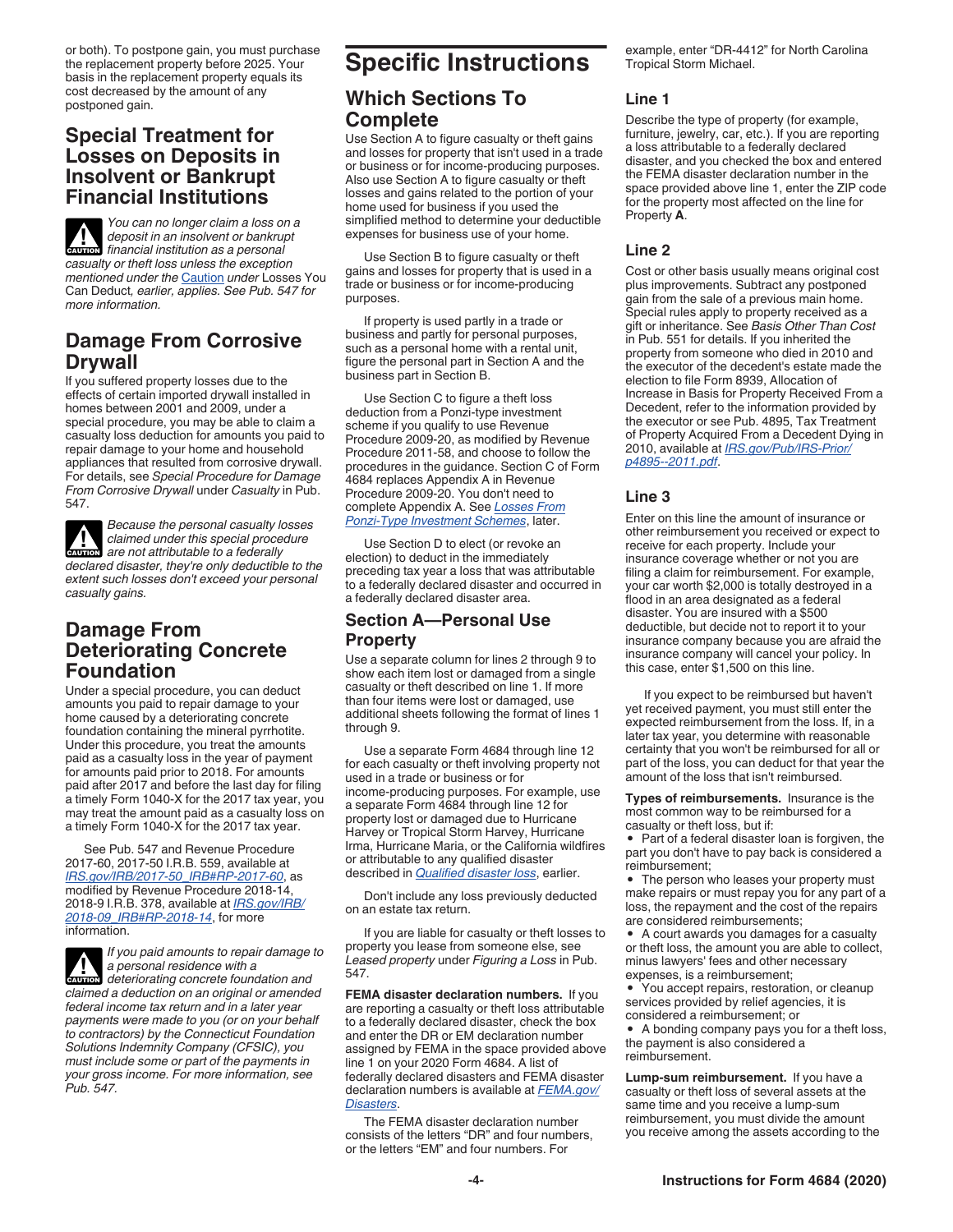<span id="page-4-0"></span>fair market value of each asset at the time of the loss.

**Grants, gifts, and other payments.** Grants and other payments you receive to help you after a casualty are considered reimbursements only if they must be used specifically to repair or replace your property. Such payments will reduce your casualty loss deduction. If there are no conditions on how you have to use the money you receive, it isn't a reimbursement.

**Use and occupancy insurance.** If insurance reimburses you for your loss of business income, it doesn't reduce your casualty or theft loss. The reimbursement is income and is taxed in the same manner as your business income.

**Main home destroyed.** If you have a gain because your main home was destroyed, you can generally exclude the gain from your income as if you had sold or exchanged your home. You may be able to exclude up to \$250,000 of the gain (up to \$500,000 if married filing jointly). To exclude a gain, you must generally have owned and lived in the property as your main home for at least 2 years during the 5-year period ending on the date it was destroyed. For information on this exclusion, see Pub. 523, Selling Your Home.

If you exclude the gain and the entire gain is excludable, don't report the casualty on Form 4684. If the gain is more than you can exclude, reduce the insurance or other reimbursement by the amount of the exclusion and enter the result on line 3. Attach a statement showing the full amount of insurance or other reimbursement and the amount of the exclusion. You may be able to postpone reporting the excess gain if you buy replacement property. See *[Gain on](#page-1-0)  [Reimbursement](#page-1-0)* and *[Gains Realized on Homes](#page-2-0) [in Disaster Areas](#page-2-0)*, earlier.

#### **Line 4**

If you are entitled to an insurance payment or other reimbursement for any part of a casualty or theft loss but you choose not to file a claim for the loss, you can't realize a gain from that payment or reimbursement. Therefore, figure the gain on line 4 by subtracting your cost or other basis in the property (line 2) only from the amount of reimbursement you actually received. Enter the result on line 4, but don't enter less than zero.

If you filed a claim for reimbursement but didn't receive it until after the year of the casualty or theft, include the gain in your income in the year you received the reimbursement.

#### **Lines 5 and 6**

Fair market value (FMV) is the price at which the property would be sold between a willing buyer and a willing seller, each having knowledge of the relevant facts. The difference between the FMV immediately before the casualty or theft and the FMV immediately after represents the decrease in FMV because of the casualty or theft.

The FMV of property after a theft is zero if the property isn't recovered.

FMV is generally determined by a competent appraisal. The appraiser's knowledge of sales of comparable property about the same time as the casualty or theft, knowledge of your property before and after the occurrence, and the methods of determining

FMV are important elements in proving your loss.

The appraised value of property immediately after the casualty must be adjusted (increased) for the effects of any general market decline that may occur at the same time as the casualty or theft. For example, the value of all nearby property may become depressed because it is in an area where such occurrences are commonplace. This general decline in market value isn't part of the property's decrease in FMV as a result of the casualty or theft.

Replacement cost or the cost of repairs isn't necessarily FMV. However, you may be able to use the cost of repairs to the damaged property as evidence of loss in value if:

• The repairs are actually made;

The repairs are necessary to restore the property to the condition it was in immediately before the casualty;

• The amount spent for repairs isn't excessive; The repairs only correct the damage caused by the casualty; and

• The value of the property after the repairs isn't, as a result of the repairs, more than the value of the property immediately before the casualty.

To figure a casualty loss to real estate not used in a trade, business, or for income-producing purposes, measure the decrease in value of the property as a whole. All improvements, such as buildings, trees, and shrubs, are considered together as one item. Figure the loss separately for other items. For example, figure the loss separately for each piece of furniture.

**Safe harbor methods for determining casualty and theft losses.** See Revenue Procedure 2018-08, 2018-2 I.R.B. 286, available at *[IRS.gov/IRB/2018-02\\_IRB](https://www.irs.gov/irb/2018-02_irb#rp-2018-08)*, for safe harbor methods that you may use in determining the amount of your casualty and theft losses for your home and personal belongings. See Revenue Procedure 2018-09, 2018-2 I.R.B 290, available at *[IRS.gov/IRB/](https://www.irs.gov/irb/2018-02_irb#rp-2018-09) [2018-02\\_IRB](https://www.irs.gov/irb/2018-02_irb#rp-2018-09)*, for the cost indexes safe harbor method that you may use to determine the amount of loss to your home as a result of Hurricane and Tropical Storm Harvey, Hurricane Irma, and Hurricane Maria. The cost indexes provide tables with cost per square foot for Texas, Louisiana, Florida, Georgia, South Carolina, Puerto Rico, and the U.S. Virgin Islands.

*Safe harbor reporting requirements for Form 4684.* If you use one of the safe harbor methods provided in Revenue Procedure 2018-08, you must attach a statement to Form 4684 stating that you used Revenue Procedure 2018-08 to determine the amount of your casualty loss. Include the specific safe harbor method used. If you use the cost indexes safe harbor method provided in Revenue Procedure 2018-09 to calculate hurricane-related losses, you must attach a statement to Form 4684 stating that you used Revenue Procedure 2018-09 to determine the amount of your casualty loss. Include the specific table number used. When completing Form 4684, do not enter an amount on line 5 or line 6 for each property. Instead, enter the decrease in the FMV determined in the relevant safe harbor method on line 7.

#### **Line 11**

If you sustained a [qualified disaster loss](#page-2-0) including those sustained in 2020, add the amounts on line 4 of all Forms 4684. Compare the sum with the amount on line 10. If the amount on line 10 is larger, enter \$500 on line 11 of the Form 4684 reporting the qualified disaster losses.

If the amount on line 10 is smaller, or if you are reporting a [disaster loss](#page-1-0), enter \$100 and complete the remainder of the form without applying the special rules for qualified disaster losses.

#### **Line 13**

Enter on this line the amounts from line 4 of all Forms 4684 reporting a gain.

#### **Line 14**

**Note.** An exception to the rule that disallows a deduction for personal casualty and theft losses other than those attributable to federally declared disasters applies if you have personal casualty gains reported on line 13 of your Form 4684. You will deduct the portion of your personal casualty losses not attributable to a federally declared disaster to the extent the loss doesn't exceed your personal casualty gains. Any remaining personal casualty gains will be used to reduce the amount of your deductible federal casualty losses.

If you have personal casualty losses that are not attributable to a federally declared disaster, such as those described above, use Worksheet 1-1 to calculate the amount you should enter on line 14. Otherwise, add the amounts on line 12 of all Forms 4684 and enter that total on line 14.

### Worksheet 1-1. **Losses Not Attributable to a Federally Declared Disaster—Line 14**

| 1. Add the amounts from line 12<br>of all Forms 4684 reporting<br>losses not attributable to a<br>federally declared<br>disaster $\ldots$ , $\ldots$ , $\ldots$ |  |
|-----------------------------------------------------------------------------------------------------------------------------------------------------------------|--|
| 2. Add the amounts from line 12<br>of all Forms 4684 reporting<br>losses attributable to a<br>federally declared<br>disaster. $\ldots$                          |  |
| 3. Enter the smaller of line 1 or<br>line 13 of Form<br>4684                                                                                                    |  |
| 4. Add lines 2 and 3 Enter the<br>result here and on Form 4684.<br>line 14 ..........                                                                           |  |

#### **Line 15**

**Note.** You will complete line 15 differently depending on whether you have a net gain or loss and whether you have a qualified disaster [loss](#page-2-0).

**Net gain.** If line 13 is more than line 14, you have a net gain. Report the gain as follows. • Combine your short-term gains with your short-term losses and include the net short-term gain or (loss) on Schedule D (Form 1040), line 4. Estates and trusts include this amount on Schedule D (Form 1041), line 4.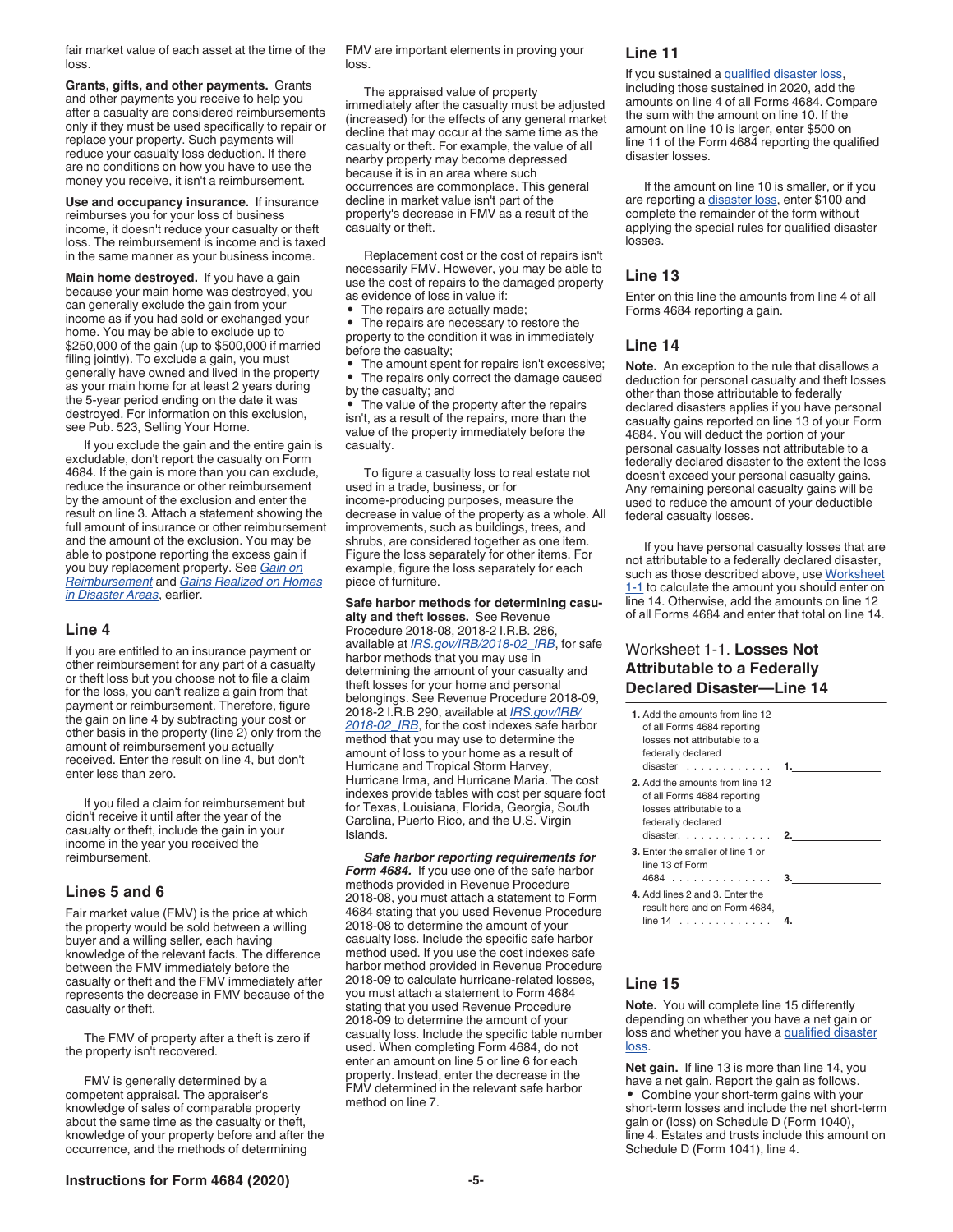<span id="page-5-0"></span>• Combine your long-term gains with your long-term losses and include the net long-term gain or (loss) on Schedule D (Form 1040), line 11. Estates and trusts include this amount on Schedule D (Form 1041), line 11.

The holding period for long-term gains and losses is more than 1 year. For short-term gains and losses, it is 1 year or less. To figure the holding period, begin counting on the day after you received the property and include the day the casualty or theft occurred.

Generally, if you inherit property, you are considered to have held the property for longer than 1 year, regardless of how long you actually held it. If you inherited property from someone who died in 2010 and the executor made the election to file Form 8939, refer to the information provided by the executor or see Pub. 4895, available at *[IRS.gov/Pub/IRS-Prior/](https://www.irs.gov/pub/irs-prior/p4895--2011.pdf) [p4895--2011.pdf](https://www.irs.gov/pub/irs-prior/p4895--2011.pdf)*, to determine your holding period.

**Net loss.** If line 13 is less than line 14 and you have qualified disaster losses subject to the \$500 reduction on line 11 on any Form(s) 4684: • Subtract line 13 from line 14. Enter the smaller of this difference or the amount on line 12 of the Form 4684 listing those qualified disaster losses. The amount is your net qualified disaster loss. Enter this amount on line 15 and on Schedule A (Form 1040), line 16 (Schedule A, line 7, for

Form 1040-NR filers), as "Net Qualified Disaster Loss."

Complete the rest of Schedule A either by: • Itemizing other deductions as usual; or

• Including the amount of your standard deduction (see the instructions for Forms 1040 and 1040-SR, line 12, or the instructions for Form 1040-NR, line 12) on Schedule A, line 16 (Schedule A, line 7, for Form 1040-NR filers), as "Standard Deduction Claimed With Qualified Disaster Loss." If you are also filing Form 6251, see *Taxpayers who also file the 2020 Form 6251, Alternative Minimum Tax for Individuals*  next.

Don't complete the rest of this section if all your personal casualty and theft losses are qualified disaster losses subject to the \$500 reduction.

If line 13 is less than line 14 and you have no qualified disaster losses subject to the \$500 reduction on line 11 of your Form 4684, enter -0- and go to line 16 and complete the rest of the section.

*Taxpayers who also file the 2020 Form 6251, Alternative Minimum Tax for Individuals.* If you filed Schedule A just to claim an increased standard deduction on Form 1040 or 1040-SR due to a loss you suffered related to property in a federally declared disaster area, then enter zero on Form 6251, line 2a, and go to line 2b. You will include the amount of the standard deduction (before it was increased by any net qualified disaster loss) on Form 6251, line 3. You should also include on line 3 of your Form 6251 the standard deduction amount you listed on the dotted line next to Schedule A (Form 1040), line 16, as your "Standard Deduction Claimed With Qualified Disaster Loss."

If you filed Schedule A to itemize your deductions, then **don't** make this adjustment.

#### **Line 17**

Estates and trusts figure AGI in the same way as individuals, except that the costs of administration are allowed in figuring AGI.

# **Section B—Business and Income-Producing Property**

*You can no longer claim any miscellaneous itemized deductions. As a result, business casualty and theft losses of property used in performing services as an employee cannot be deducted nor applied in the netting process to offset gains.* **CAUTION !**



Use a separate column of Part I, lines 20 through 27, to show each item lost or damaged from a single casualty or theft described on line 19. If more than four items were lost or damaged, use additional sheets following the format of Part I, lines 19 through 27.

Use a separate Form 4684, Section B, Part I, for each casualty or theft involving property used in a trade or business or for income-producing purposes. Use one Section B, Part II, to combine all Sections B, Part I.

For details on the treatment of casualties or thefts to business or income-producing property, including rules on the loss of inventory through casualty or theft, see *Figuring a Loss* in Pub. 547.

### **Home Used for Business or Rented Out**

If you had a casualty or theft loss involving a home you used for business or rented out, your deductible loss may be limited. First, complete Form 4684, Section B, lines 19 through 26. If the loss involved a home used for a business for which you are filing Schedule C (Form 1040), Profit or Loss From Business, figure your deductible casualty or theft loss on Form 8829, Expenses for Business Use of Your Home (if you are using Form 8829). Enter on Form 4684, line 27, the deductible loss from Form 8829, line 35, and "See Form 8829" above line 27. For a home you rented out or used for a business for which you aren't filing Schedule C (Form 1040), see section 280A(c)(5) to figure your deductible loss. Attach a statement showing your computation of the deductible loss, enter that amount on line 27, and "See attached statement" above line 27.

If you used the simplified method to determine your deductible expenses for business use of your home for 2020, figure the casualty or theft loss for the home office in Section A instead of on Form 8829 and Section B.

#### **Property Used in a Passive Activity**

A gain or loss from a casualty or theft of property used in a passive activity isn't taken into account in determining the loss from a passive activity unless losses similar in cause and severity recur regularly in the activity. See Form 8582, Passive Activity Loss Limitations, and its instructions for details.

#### **Losses From Ponzi-Type Investment Schemes**

The IRS has issued the following guidance to assist taxpayers who are victims of losses from Ponzi-type investment schemes.

• Revenue Ruling 2009-9, 2009-14 I.R.B. 735 (available at *[IRS.gov/IRB/](https://www.irs.gov/irb/2009-14_irb#rr-2009-9) [2009-14\\_IRB#RR-2009-9](https://www.irs.gov/irb/2009-14_irb#rr-2009-9)*).

• Revenue Procedure 2009-20, 2009-14 I.R.B. 749 (available at *[IRS.gov/IRB/](https://www.irs.gov/irb/2009-14_irb#rp-2009-20) [2009-14\\_IRB#RP-2009-20](https://www.irs.gov/irb/2009-14_irb#rp-2009-20)*).

• Revenue Procedure 2011-58, 2011-50 I.R.B. 849 (available at *[IRS.gov/IRB/](https://www.irs.gov/irb/2011-50_irb#rp-2011-58) [2011-50\\_IRB#RP-2011-58](https://www.irs.gov/irb/2011-50_irb#rp-2011-58)*).

If you qualify to use Revenue Procedure 2009-20, as modified by Revenue Procedure 2011-58, and choose to follow the procedures in the guidance, first fill out Section C to determine the amount to enter on Section B, line 28. Skip lines 19 through 27. Section C of Form 4684 replaces Appendix A in Revenue Procedure 2009-20. You don't need to complete Appendix A.

For more information, see the instructions for *[Section C](#page-6-0)*, later, and the above revenue ruling and revenue procedures.

If you choose not to use the procedures in Revenue Procedure 2009-20, you may claim your theft loss by filling out Section B, lines 19 to 39, as appropriate.

### **Section 179 Property of a Partnership or S Corporation**

Partnerships and S corporations that have a casualty or theft involving property for which the section 179 expense deduction was previously claimed and passed through to the partners or shareholders must not use Form 4684 to report the transaction. Instead, see the Instructions for Form 4797 for details on how to report it. Partners and S corporation shareholders who receive a Schedule K-1 reporting such a transaction should see the Instructions for Form 4797 for details on how to figure the amount to enter on Form 4684, line 20.

#### **Line 19**

If you are claiming a loss from a fraudulent investment arrangement and you are **not** filling out Section C, you must enter the name, taxpayer identification number (if known), and address (if known) of the individual or entity that conducted the fraudulent arrangement. Complete the rest of Section B, Part I.

#### **Line 20**

Cost or adjusted basis usually means original cost plus improvements, minus depreciation allowed or allowable (including any section 179 expense deduction), amortization, depletion, etc. Special rules apply to property received as a gift or inheritance. See *Basis Other Than Cost*  in Pub. 551 for details. If you inherited the property from someone who died in 2010 and the executor of the decedent's estate made the election to file Form 8939, refer to the information provided by the executor or see Pub. 4895, available at *[IRS.gov/Pub/IRS-Prior/](https://www.irs.gov/pub/irs-prior/p4895--2011.pdf) [p4895--2011.pdf](https://www.irs.gov/pub/irs-prior/p4895--2011.pdf)*.

#### **Line 21**

See the instructions for *[Line 3](#page-3-0)*, earlier.

### **Line 22**

See the instructions for *[Line 4](#page-4-0)*, earlier.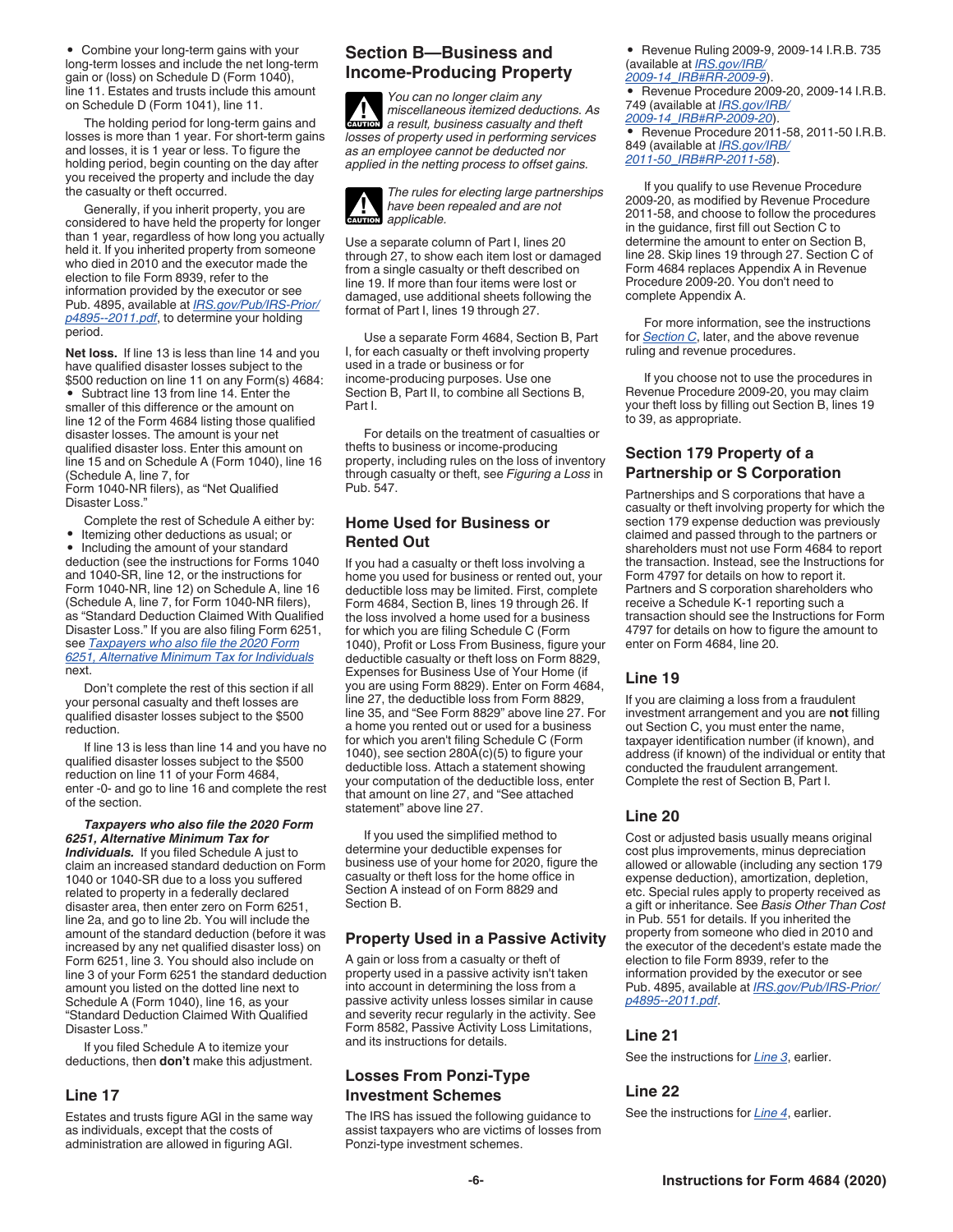# <span id="page-6-0"></span>**Lines 23 and 24**

See the instructions for *[Lines 5 and 6](#page-4-0)* for details on determining FMV.

**Loss on each item figured separately.**  Unlike a casualty loss to personal-use real estate, in which all improvements are considered one item, a casualty loss to business or income-producing property must be figured separately for each item. For example, if casualty damage occurs to both a building and to trees on the same piece of real estate, measure the loss separately for the building and

### **Line 28**

for the trees.

If the amount on line 28 includes losses on property held 1 year or less, and losses on property held for more than 1 year, you must allocate the amount between lines 29 and 34 according to how long you held each property. Enter on line 29 all gains and losses on property held 1 year or less. Enter on line 34 all gains and losses on property held more than 1 year, except as provided in the instructions for line 33.

If you are claiming a theft loss from a Ponzi-type investment scheme and are following the procedures in Revenue Procedure 2009-20, 2009-14 I.R.B. 749, enter on line 28 the amount from Section C, line 51. Don't complete Section B, lines 19 through 27, of Form 4684 for that loss. You must fill out Section B, Part II.

# **Part II, Column (a)**

On lines 29 and 34, use a separate line to identify each casualty or theft. If you have more than two casualties or thefts, attach an additional sheet following the format of lines 29 and 34.

**Example.** Ishmael is claiming two casualty losses for his business property. One loss is due to a fire in July and the other loss is due to a hurricane in October. He fills out one Section B, Part I, for the fire and another separate Section B, Part I, for the hurricane. He held the property for 1 year or less. He fills out only one Section B, Part II, to summarize the two losses he is claiming. On line 29, he enters "Fire" on the first line and "Hurricane" on the second line.

*If you are claiming a theft loss from a Ponzi-type investment scheme, enter the name of the individual or entity that conducted the fraudulent arrangement.*

# **Part II, Column (b)(i)**

Enter the part of line 28 from trade, business, rental, or royalty property.

# **Part II, Column (b)(ii)**

Enter the part of line 28 from income-producing property. Income-producing property is property held for investment, such as stocks, notes, bonds, gold, silver, vacant lots, and works of art.

# **Part II, Column (c)**

On line 29, enter the part of line 22 that is from property held for 1 year or less.

On line 34, enter the part of line 22 that is from property held for more than 1 year.

# **Line 30**

Include in the total any amounts from the additional sheet you attached because you had more than two casualties or thefts on line 29.

# **Line 31**

If Form 4797, Sales of Business Property, isn't otherwise required, enter the amount from this line on your Schedule 1 (Form 1040), line 4. Next to that line, enter "Form 4684."

### **Line 32**

Estates and trusts, enter the amount from line 32 on the "Other deductions" line of your tax return. Partnerships, enter on Form 1065, Schedule K, line 13d. S corporations, enter on Form 1120-S, Schedule K, line 12d. Next to that line, enter "Form 4684."

### **Line 33**

If you had a casualty or theft gain from certain trade, business, or income-producing property held more than 1 year, you may have to recapture part or all of the gain as ordinary income. See the instructions for Form 4797, Part III, for more information on the types of property subject to recapture. If recapture applies, complete Form 4797, Part III, and this line, instead of Form 4684, line 34.

# **Line 35**

Include in the total any amounts from the additional sheet you attached because you had more than two casualties or thefts.

# **Line 38a**

Taxpayers, other than partnerships and S corporations, if Form 4797 isn't otherwise required, enter the amount from this line on the appropriate line for the form you are filing.

**Form 1040, 1040-SR, or 1040-NR filers.**  Enter this amount on your Schedule 1 (Form 1040), line 4. Next to that line, enter "4684."

**Form 1120, 1120-F, and 1120-POL filers.**  See the instructions for Schedule D (Form 1120) for where to report this amount.

# **Section C—Theft Loss Deduction for Ponzi-Type Investment Scheme Using the Procedures in Revenue Procedure 2009-20**

Fill out Section C if you claim a theft loss deduction for a Ponzi-type investment scheme and you meet **both** of the following conditions. • You qualify to use Revenue Procedure 2009-20, as modified by Revenue Procedure

2011-58. • You choose to follow the procedures in the

guidance.

If you meet both conditions, fill out Section C in lieu of Appendix A in Revenue Procedure 2009-20.

For more information about claiming a theft loss deduction from a Ponzi-type investment scheme, see the following guidance.

• Revenue Ruling 2009-9, 2009-14 I.R.B. 735 (available at *[IRS.gov/IRB/](https://www.irs.gov/irb/2009-14_irb#rr-2009-9) [2009-14\\_IRB#RR-2009-9](https://www.irs.gov/irb/2009-14_irb#rr-2009-9)*).

• Revenue Procedure 2009-20, 2009-14 I.R.B. 749 (available at *[IRS.gov/IRB/](https://www.irs.gov/irb/2009-14_irb#rp-2009-20) [2009-14\\_IRB#RP-2009-20](https://www.irs.gov/irb/2009-14_irb#rp-2009-20)*).

• Revenue Procedure 2011-58, 2011-50 I.R.B. 849 (available at *[IRS.gov/IRB/](https://www.irs.gov/irb/2011-50_irb#rp-2011-58) [2011-50\\_IRB#RP-2011-58](https://www.irs.gov/irb/2011-50_irb#rp-2011-58)*).

*Don't fill out Section C if you don't qualify to use the procedures in Revenue Procedure 2009-20, as modified by Revenue Procedure 2011-58, or you don't choose to follow them. Instead, go to the instructions for Section B.* **CAUTION !**

### **Line 40**

Enter the initial amount of cash or basis of property that you invested in the investment arrangement. Don't include any of the following on this line, line 41, or line 42.

• Amounts borrowed from the responsible group and invested in the specified fraudulent arrangement, to the extent the borrowed amounts weren't repaid at the time the theft was discovered.

• Amounts such as fees that were paid to the responsible group and deducted for federal income tax purposes.

• Amounts reported to you (the qualified investor) as taxable income that weren't included in gross income on the investor's federal income tax returns.

• Cash or property that you (the qualified investor) invested in a fund or other entity (separate from you (the qualified investor) for federal income tax purposes) that invested in a specified fraudulent arrangement.

For definitions of responsible group, specified fraudulent arrangement, and qualified investor, see Section 4 of Revenue Procedure 2009-20.

# **Line 41**

Enter the amounts of cash or the basis of property that you invested after you made the initial investment (including amounts reinvested).

### **Line 42**

Enter the total amounts of net income (for example, interest and dividends minus expenses) from the specified fraudulent arrangement that, consistent with information received from that arrangement, you included in income for federal tax purposes for all tax years before the discovery year, including tax years for which a refund is barred by the statute of limitations.

**Discovery year.** The discovery year is the tax year when one of the following occurs.

• The indictment, information, or complaint described in section 4.02(1) or (2) of Revenue Procedure 2009-20 (as modified by Revenue Procedure 2011-58) is filed.

• The complaint or similar document described in section 4.02(3) of Revenue Procedure 2009-20 (as modified by Revenue Procedure 2011-58) is filed, or the death of the lead figure occurs, whichever is later.

### **Line 44**

Enter the total amount of cash or property that you withdrew from the investment arrangement